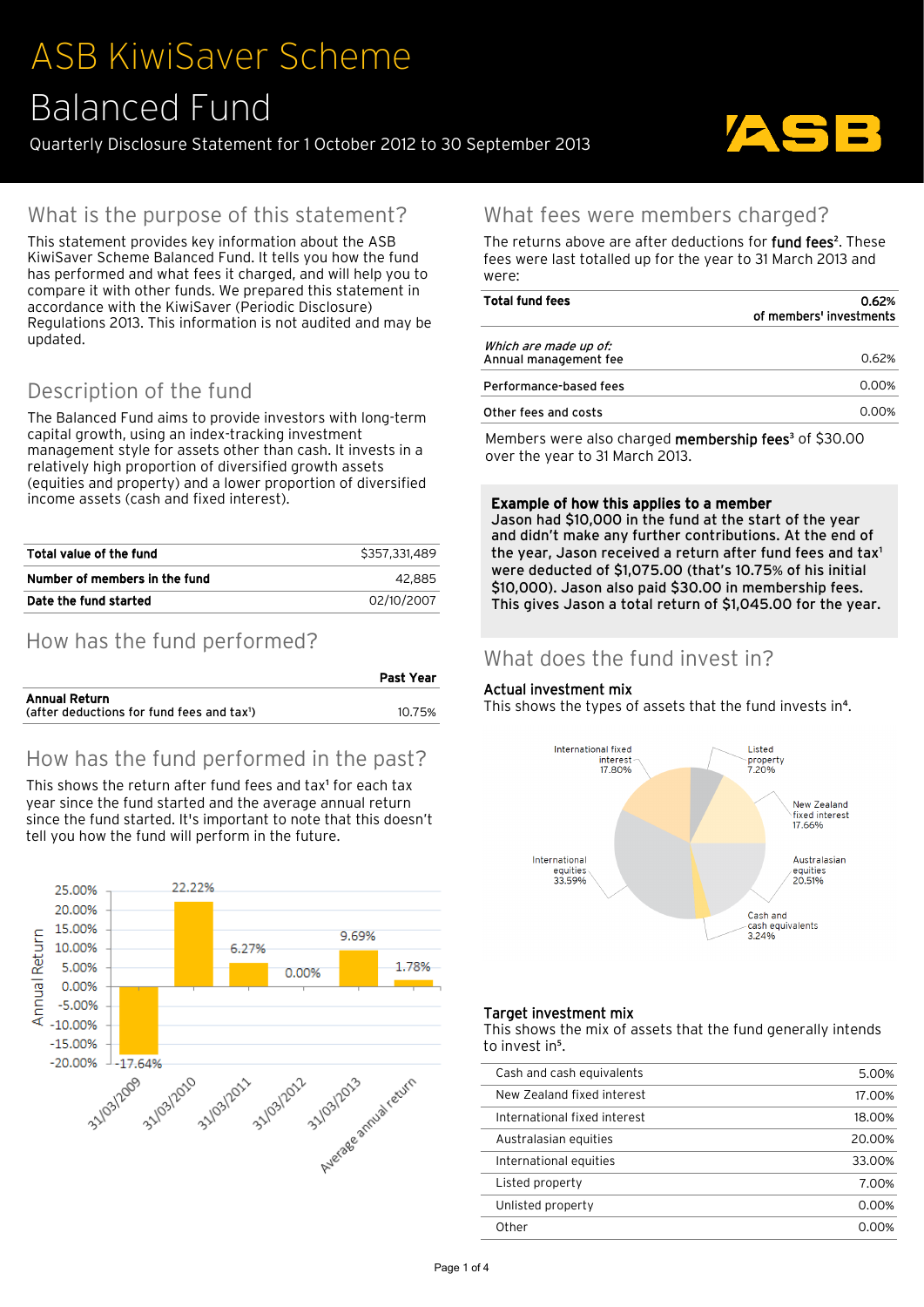# Top 10 investments

| Name |                                                      | Percentage of<br>fund net assets | <b>Type</b>                | Country     | <b>Credit rating</b><br>(if applicable) |
|------|------------------------------------------------------|----------------------------------|----------------------------|-------------|-----------------------------------------|
|      | Vanguard International Shares Index Fund             | 25.35%                           | Fund                       | Australia   |                                         |
|      | Vanguard Intl Shares Index Hedged Fund (NZ<br>Class) | 6.57%                            | Fund                       | Australia   |                                         |
| 3.   | Vanguard International Property Sec Index Fund       | 6.44%                            | Fund                       | Australia   |                                         |
| 4    | ASB Bank Account NZD                                 | 2.79%                            | Cash and cash equivalents  | New Zealand |                                         |
| 5.   | New Zealand Government Bond 6.0% 15 May 2021         | 1.41%                            | New Zealand fixed interest | New Zealand | $AA+$                                   |
| 6.   | New Zealand Government Bond 6.0% 15 Dec 2017         | 1.41%                            | New Zealand fixed interest | New Zealand | AA+                                     |
|      | Westpac Money Market Deposit Account NZD             | 1.31%                            | Cash and cash equivalents  | New Zealand |                                         |
| 8.   | New Zealand Government Bond 5.0% 15 Mar 2019         | 1.30%                            | New Zealand fixed interest | New Zealand | AA+                                     |
| 9    | New Zealand Government Bond 6.0% 15 Apr 2015         | 1.30%                            | New Zealand fixed interest | New Zealand | $AA+$                                   |
| 10   | Fletcher Building Ltd                                | 1.26%                            | Australasian equities      | New Zealand |                                         |

The top 10 investments make up 49.13% of the fund.

### Key personnel

This shows the directors and employees who have the most influence on the investment decisions of the fund.

| Name |                 | <b>Current Position</b>              | Time in current position | <b>Previous or other position</b>                                      | Time in previous or other<br>position |
|------|-----------------|--------------------------------------|--------------------------|------------------------------------------------------------------------|---------------------------------------|
|      | Blair Turnbull  | Chair of Investment<br>Committee     | Since 15 February 2012   | Executive GM Wealth &<br>Insurance, ASB Bank<br>(current position)     | Since 15 February 2012                |
|      | John Smith      | Investment Committee<br>member       | Since 8 June 2011        | Head of Managed Funds,<br>ASB Bank (current position)                  | Since 1 June 2012                     |
|      | Kevin McDonald  | Director of ASB Group<br>Investments | Since 26 February 2010   | Chief Risk Officer, ASB Bank<br>(current position)                     | Since 11 January 2010                 |
|      | Jon Raby        | Investment Committee<br>member       | Since 5 April 2012       | Chief Financial Officer, ASB<br>Bank (current position)                | Since 1 March 2012                    |
|      | 5 Craig Haycock | Investment Committee<br>member       | Since 27 September 2013  | <b>GM Wealth &amp; Insurance</b><br>Product, ASB (current<br>position) | Since 28 August 2012                  |

# Further information:

### Information about conflicts of interest

There have not been any material changes to the nature, or increases in the scale of, the fund's related-party transactions compared with the last quarter. See the ASB KiwiSaver Scheme's annual financial statements for more information about the scheme's related-party transactions. All related-party transactions that occurred during the past three months were on arm'slength terms.

#### Changes to valuation methods

There have been changes to the fund's valuation methods in the past three months. See [asb.co.nz/kiwisaver f](https://www.asb.co.nz/kiwisaver/fund-reporting/investmentPerformance.asp#3)or information about these changes.

#### Electronic disclosure of this information

Most of the information contained in this statement, including some additional information, is available in a spreadsheet at [asb.co.nz/kiwisaver.](https://www.asb.co.nz/kiwisaver/downloads/periodic-disclosure/2013/Balanced_Fund/Balanced_Fund_September_Quarter.csv)

### Notes

- <sup>1</sup> Returns in this statement are after tax at the highest prescribed investor rate (PIR) of tax for an individual New Zealand resident. Your tax rate may be lower.
- ² Fund fees are fees charged as a percentage of a member's interest in the fund (i.e. as a percentage of their KiwiSaver account balance). As required by the KiwiSaver (Periodic Disclosure) Regulations 2013, the fund fees shown in this statement are calculated as a percentage of the average net asset value of the fund for the year to 31 March 2013. This differs from the method used to calculate and pay the fund's investment management fee. For more information on the fund's investment management fee, see the ASB KiwiSaver Scheme investment statement.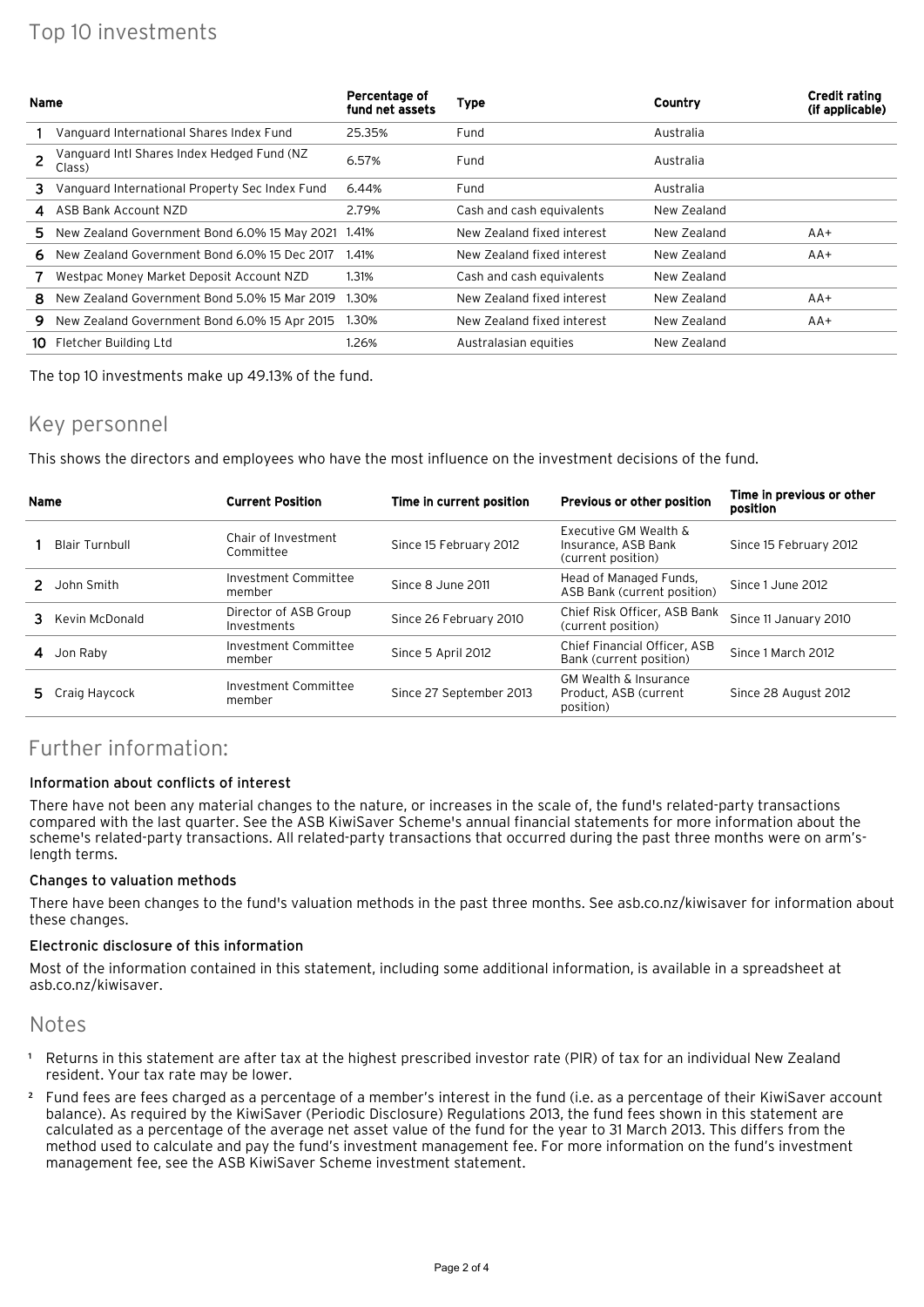- ³ Membership fees are the fixed dollar charges for membership in the KiwiSaver scheme. If you invest in more than one fund, the membership fee is charged proportionately across the ASB KiwiSaver Scheme funds you invest in according to your interest in each fund. ASB Group Investments Limited may waive or reduce the membership fee for any member or group of members. For more information on membership fees, refer to the information on administration fees in the ASB KiwiSaver Scheme investment statement.
- Cash held for liquidity purposes is included within the asset class to which it relates and not separately identified. An asset class may have exposure to securities that can also be categorised as a different asset type, as explained below. At 30 September 2013:
	- no New Zealand fixed interest securities are included in the International Fixed Interest asset class;
	- listed property securities comprise approximately 7.99% of the Australasian Equities asset class;
	- listed property securities comprise approximately 2.70% of the International Equities asset class and Australasian equity securities comprise approximately .05% of the International Equities asset class.
- <sup>5</sup> The target investment mix does not take account of cash held for liquidity purposes.
	- Each asset class (other than cash) aims to closely track the return of a market index or combination of indices. • The International Fixed Interest asset class may have exposure to any New Zealand fixed interest securities that are included in a market index for the International Fixed Interest asset class. At 30 September 2013, no New Zealand fixed interest securities are included in a market index for the International Fixed Interest asset class.
		- The Australasian Equities asset class may have exposure to any listed property securities that are included in a market index for the Australasian Equities asset class. At 30 September 2013, listed property securities comprise approximately 7.99% of the market indices for the Australasian Equities asset class.
		- The International Equities asset class may have exposure to any listed property securities and Australasian equity securities that are included in a market index for the International Equities asset class. At 30 September 2013:
			- listed property securities comprise approximately 2.70% of the market index for the International Equities asset class;
			- ƕ Australasian equity securities comprise approximately .05% of the market index for the International Equities asset class.

For more information, see the ASB KiwiSaver Scheme investment statement. Interests in the Scheme are issued by ASB Group Investments Limited, a wholly owned subsidiary of ASB Bank Limited. Neither ASB Bank Limited nor any other person guarantees the interests in the Scheme.

### Revised Disclosure Statement

This is a revised disclosure statement. The following changes have been made:

1. In the section "How has the fund performed?", the annual return has been changed.

2. In the section "How has the fund performed in the past?", returns for periods ending after 1 April 2011 have been changed.

3. In the section "What fees were members charged?", the return used in the example has been changed.